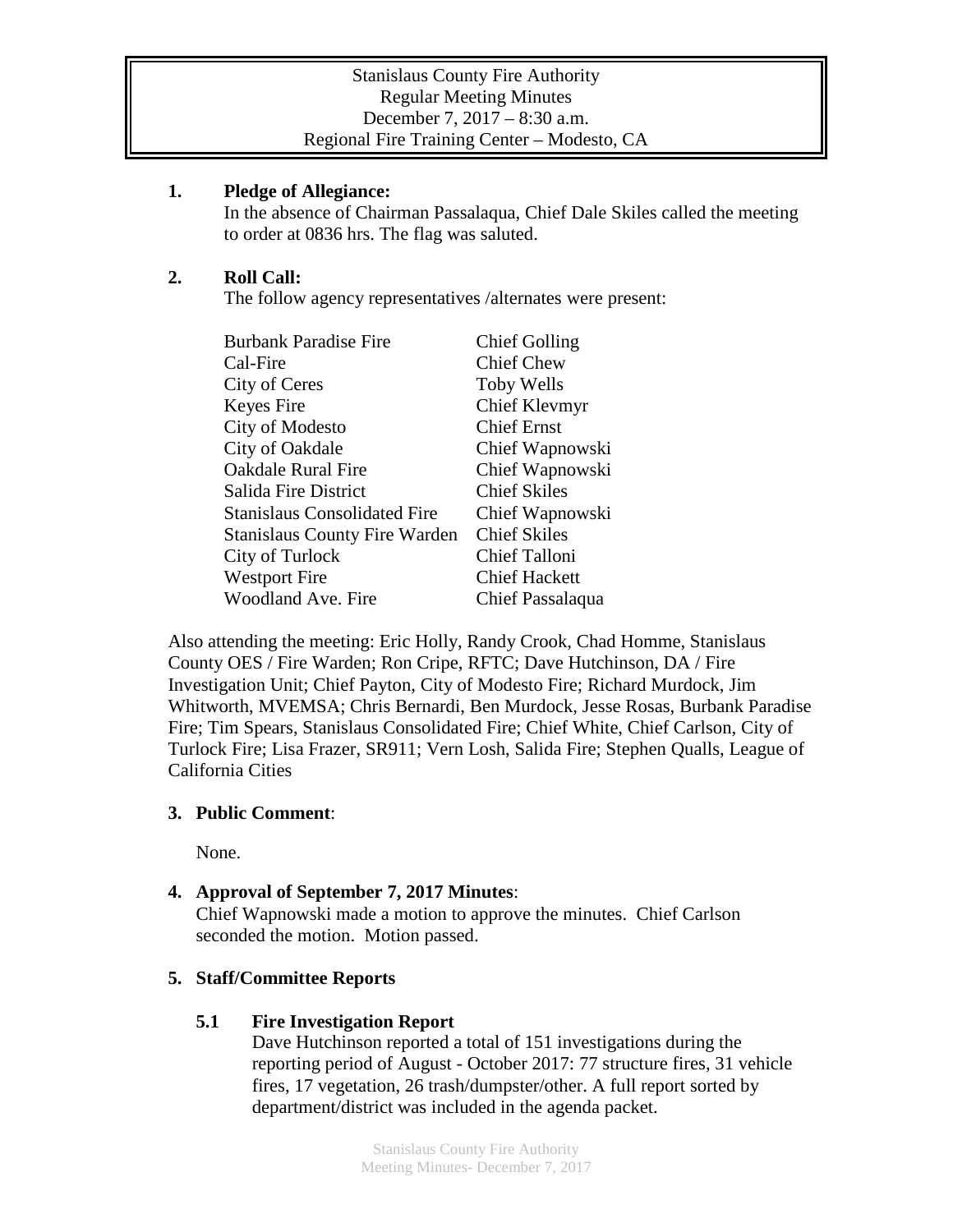### **5.2 Fire Prevention Report**

Fire Marshal Randy Crook reported the Fire Prevention Bureau has been focused on the annual inspection of schools, new construction and weeds. Initial inspection of 54 schools has been completed; 43 have received final inspection. All school inspections will be completed by the end of January. Motels/hotels will be next. Between May 2 – November 30, 2017, 101 weed complains have been received. One (1) required a force clean. A full report was included in the agenda packet.

#### **5.3 Fire Communication Report**

Chad Homme reported on the assessment of purchasing Toughbooks vs. Surface Pros. He will continue to assess once the Surface Pro has been released by Microsoft. Radio infrastructure continues. CAL FIRE released a Radio Frequency Updates communication on TCU changes. The memo was included in the packet. An annual review of the Everbridge system has been completed. There were several changes to assess and/or implement. A full report was included in the agenda packet.

#### **5.4 Fire Training Report**

Ron Cripe announced the Fire Academy Ceremony on December 15, 2017. He reported the burn tower project has been completed and live fire training is back at the RFTC. The partnership agreement was extended through June 30, 2018. The Executive Management Committee will meet in January to explore options for continuing this partnership. A full report was included in the agenda packet.

#### **5.5 Administrative Report**

Chief Skiles encouraged departments/districts to turn in their Target Solutions and Action 911 invoices for reimbursement as soon as possible. A radio infrastructure upgrade from analog to digital is being considered. There is funding set aside for this project. There is a 2 year timeline to completion. Chief Ernst reported the City of Modesto is considering purchasing new radios at their next City Council meeting. They are also looking at a possible grant to help with the purchase of digital equipment. Any interested agency should contact him. Chief Skiles encouraged program leads to report to the Fire Warden any considerations for the 2018-2019 Business Plan which will be considered at the March 2018 meeting.

#### **6. Agenda Items**

Nothing noted.

## **7. Announcements**

7.1 The next regular meeting is scheduled for March 1, 2018, 8:30 a.m., Regional Fire Training Center

Meeting adjourned at 0900 hrs. by Chief Passalaqua.